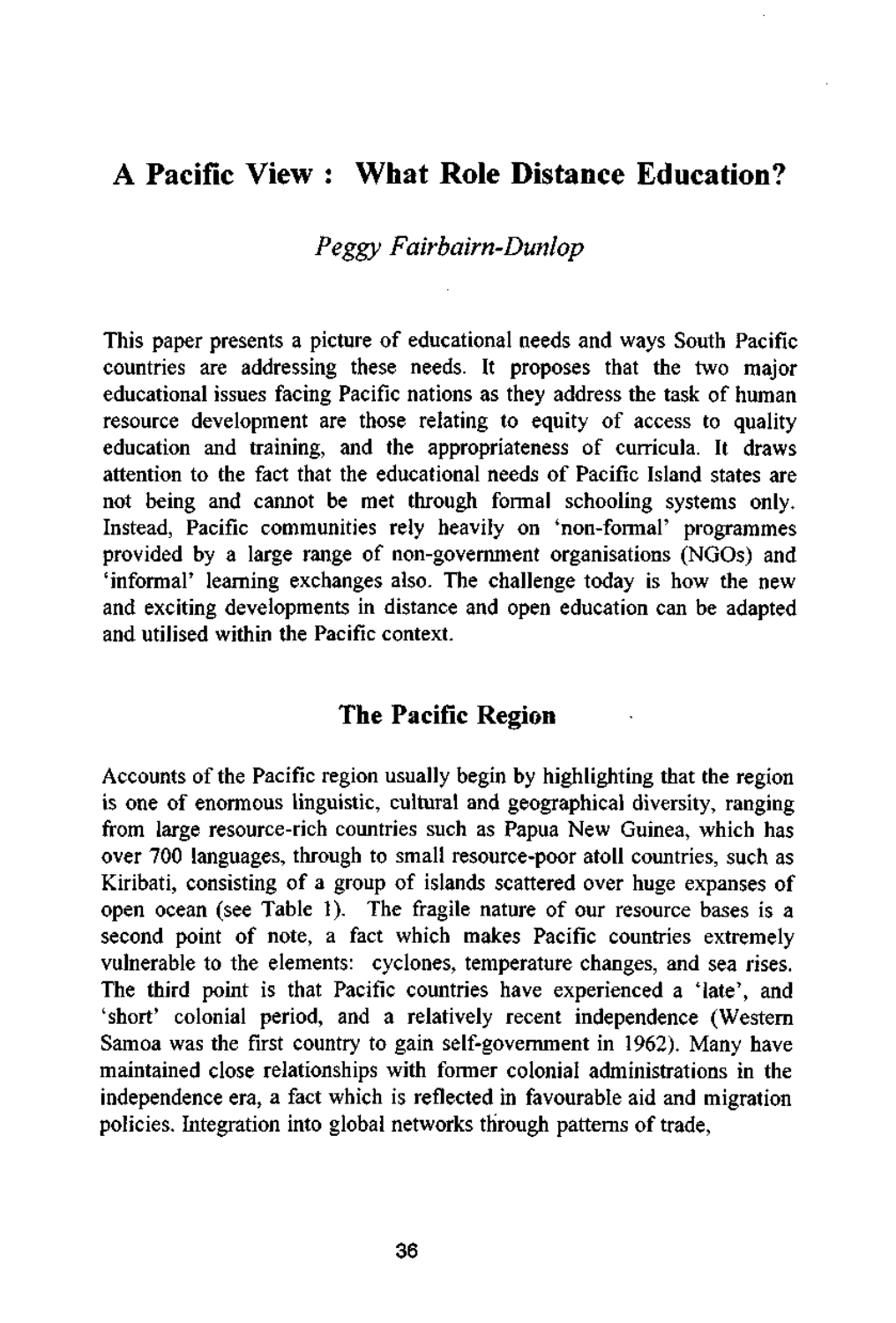|                                                                             |                                              |                                                                          | 1990 Mid-year Population Estimates<br>Estimation du nombre d'habitants<br>a la fin du les semestre de 1990. |                                                                       | Gross Domestic Product (SA'000)<br>Produit interies brut<br>ten milliers de dollars australiens) |                                 |                                    |                      |
|-----------------------------------------------------------------------------|----------------------------------------------|--------------------------------------------------------------------------|-------------------------------------------------------------------------------------------------------------|-----------------------------------------------------------------------|--------------------------------------------------------------------------------------------------|---------------------------------|------------------------------------|----------------------|
| <b>Country/Pays</b>                                                         | Land area (sq.km)<br>Sorface emergee<br>1km2 | Sex area<br>('000 sq. km)<br>Surface maritime<br>(en milliers de<br>km21 | <b>Total</b>                                                                                                | <b>Density</b><br>(prsons/sq.km)<br><b>Densite</b><br>(habitants/km2) | <b>Annual Growth</b><br>Rate (%): 1973-90<br>Croissence<br>annuclee (%)                          | Total<br>(AS'000)               | Per Cantia<br>Per habitant<br>1451 | 3 eac<br>Annee       |
| <b>American Sanna</b><br>Cook Islands                                       | 200<br>237                                   | 390<br>1830                                                              | 46 800<br>16 900                                                                                            | 234<br>71.                                                            | 363<br>$-0.16$                                                                                   | 260 417<br>65 053               | 6 6 6 3<br>3.943                   | 1985<br>1987         |
| Federated States of<br>Micronesia                                           | 701                                          | 2987                                                                     | 101 200                                                                                                     | 144                                                                   | 4.02                                                                                             | 117 044                         | 1372                               | 1983                 |
| Fiji<br>Coam                                                                | 18 272<br>541                                | 1 290<br>218                                                             | 725 000<br>133 400                                                                                          | 40<br>247                                                             | 191<br>2.24                                                                                      | 1580 870<br>1 513 369           | 2 18 1<br>12 334                   | 1990<br>1986         |
| fles Wallis et Futuna<br>Kıribati                                           | 255<br>690                                   | 300<br>3 550                                                             | 13 700<br>71 800                                                                                            | 54<br>104                                                             | 1.29<br>2.26                                                                                     | 44 930                          | 654                                | 1988                 |
| Marshalf Islands<br>Nauru                                                   | 181<br>21                                    | 2 131<br>320                                                             | 46 200<br>9300                                                                                              | 255<br>443                                                            | 4.21<br>2.28                                                                                     | 52 682<br>$\ddotsc$             | 1.514<br>$\ddot{\phantom{a}}$      | 1984                 |
| Nine<br>Northern Mariana                                                    | 259<br>471<br>19 103                         | 390<br>777<br>1740                                                       | 2 500<br>44 200<br>167 600                                                                                  | 10<br>94<br>۰                                                         | $-5.27$<br>8.88<br>2.00                                                                          | 4347<br>355 972<br>2 641 153    | 1.550<br>11.558<br>16 354          | 1984<br>1985<br>1988 |
| Islands<br>Nouvelle-Caledonic<br>Palau                                      | 188<br>462 243                               | 629<br>3 1 2 0                                                           | 15 200<br>3 528 500                                                                                         | 31<br>$\bullet$                                                       | 2.29<br>1.61                                                                                     | $\ddot{\phantom{a}}$<br>4853623 | $\sim$<br>1376                     | 1990                 |
| Papua New Guines<br>Pitcaim                                                 | 5.<br>3.521                                  | 800<br>5 030                                                             | 100<br>196.300                                                                                              | 20<br>56                                                              | 0.00<br>2.4R                                                                                     | 3 875 976                       | 19.745                             | 1990                 |
| Polynesie francasie<br>Sofonen Islands                                      | 27.556<br>10                                 | 1 340<br>290                                                             | 324 000<br>1800                                                                                             | 12<br>180                                                             | 3.67<br>1.45                                                                                     | 222 153                         | 725                                | 1988                 |
| Fokelau<br>Tonga                                                            | 747<br>26                                    | 700<br>900                                                               | 96 300<br>10.200                                                                                            | 129<br>392                                                            | 0.49<br>4.05                                                                                     | 119 800<br>7.595                | 1.256<br>767                       | <b>LORS</b><br>1989  |
| <b>Tus alu</b><br>Vanuatu<br>Western Santoa                                 | 12.190<br>2.935                              | 680<br>120                                                               | 146 400<br>157 700                                                                                          | 12<br>54                                                              | 2.41<br>0.10                                                                                     | 183 899<br>117 767              | 1 283<br>939                       | 1989<br>1987         |
| South Pacific Region<br>Region du Pacifique<br>Sud                          | 550.652                                      | 29.523                                                                   | 5855100                                                                                                     | $\mathbf{u}$                                                          | 2.08                                                                                             |                                 |                                    |                      |
| South Pacific Region<br>less PNG<br>Region du Pacifique<br>Sud<br>monts PNG | 88.409                                       | 26 403                                                                   | 2 326 600                                                                                                   | 26                                                                    | 211                                                                                              |                                 |                                    |                      |

 $\epsilon$ 

**TABLE 1 South Pacific Countries - principal physical and economic features** 

Sources Country statistical reports and responses to SPFSS questionnaires.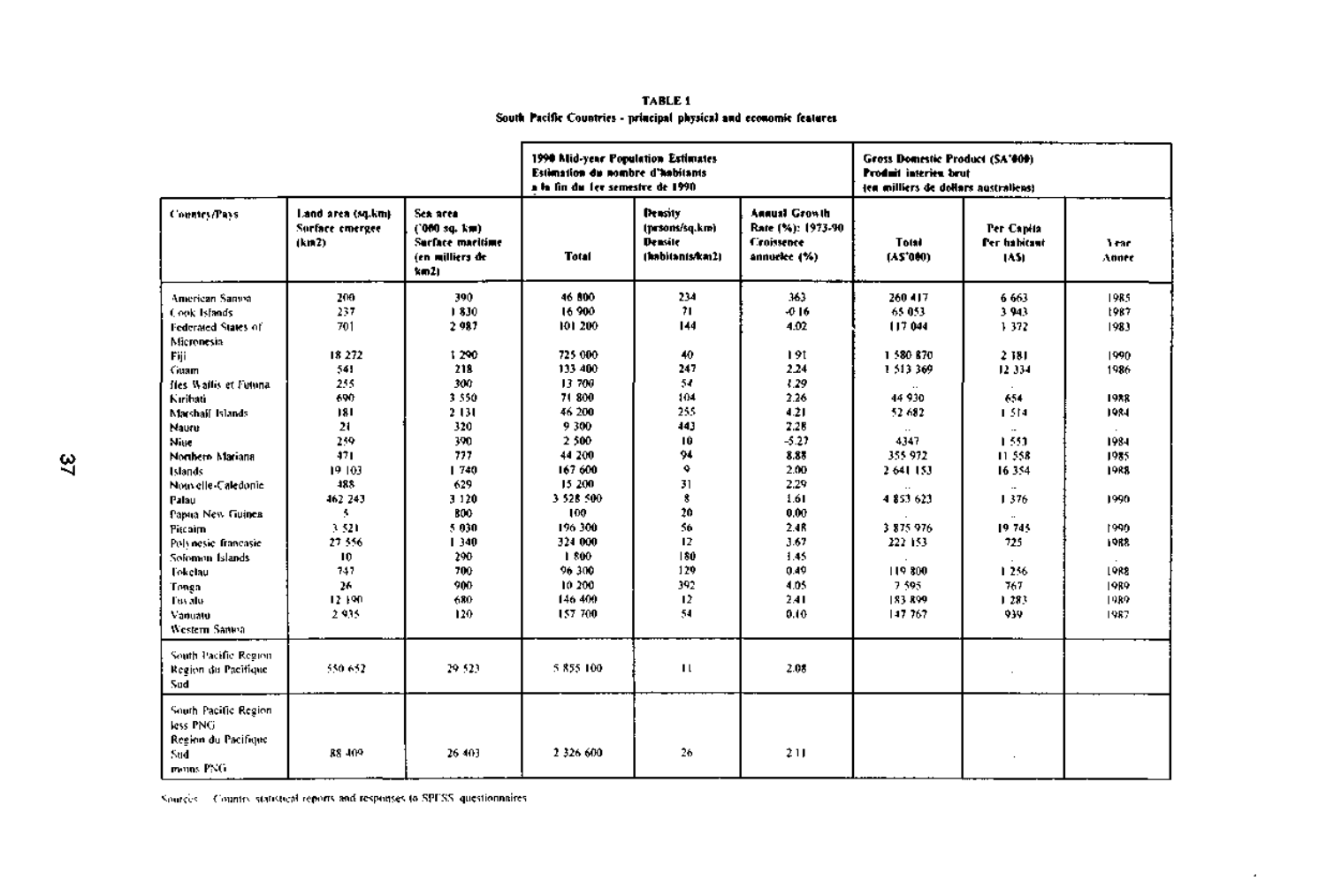migration and remittances and aid, has rendered the South Pacific island states and territories extremely vulnerable to restructuring measures in other nations.

We must ask, what are the implications of this cultural diversity, isolation and physical vulnerability for government administration generally, but in particular for the provision of services such as health and education? Furthermore, what are the influences of the patterns of education set up in the colonial periods, and the expectations and attitudes regarding education generated in these periods also? Are the schools elitist institutions with academic curriculum 'educating', as is so often said 'our people away from the land, away from sweated labour?' What are the attitudes to gender issues in education and, are there any rural/urban disparities in the provision of places?

The unique feature of the South Pacific region, often referred to as the internal dynamic, is that the customary social, economic and political institutions are still strongly observed in most Pacific nations today: the customary ways are the prime motivators determining access to resources and status options, determining what is produced, who produces this, and how goods are used. The customary ways are embedded in extensive family networks, which are in turn tied to land and sea resources. The majority of land is held in customary tenure; for example, up to 97% of PNG land is held in customary tenure, and locals are reportedly 'still trying to get the other 3% back'.

At the same time as the customary ways are vigorously defended, we Pacific Islanders also want modern goods and services: money is needed for church offerings and school fees, for goods that cannot be produced by subsistence means (for example kerosene, nails, needles, seeds and tools, cloth, pencils and paper); goods which make life easier (rice, which is easily stored and tinned fish which requires no cooking) and luxury goods such as soap, toothpaste and sugar. We have been called subsistence affluent societies, wanting the goods that we cannot provide for ourselves using our own resources, wanting, may I add, the goods which we have been taught to expect. And so Pacific nations observe a dual system of production and use, trying to incorporate traditional values into a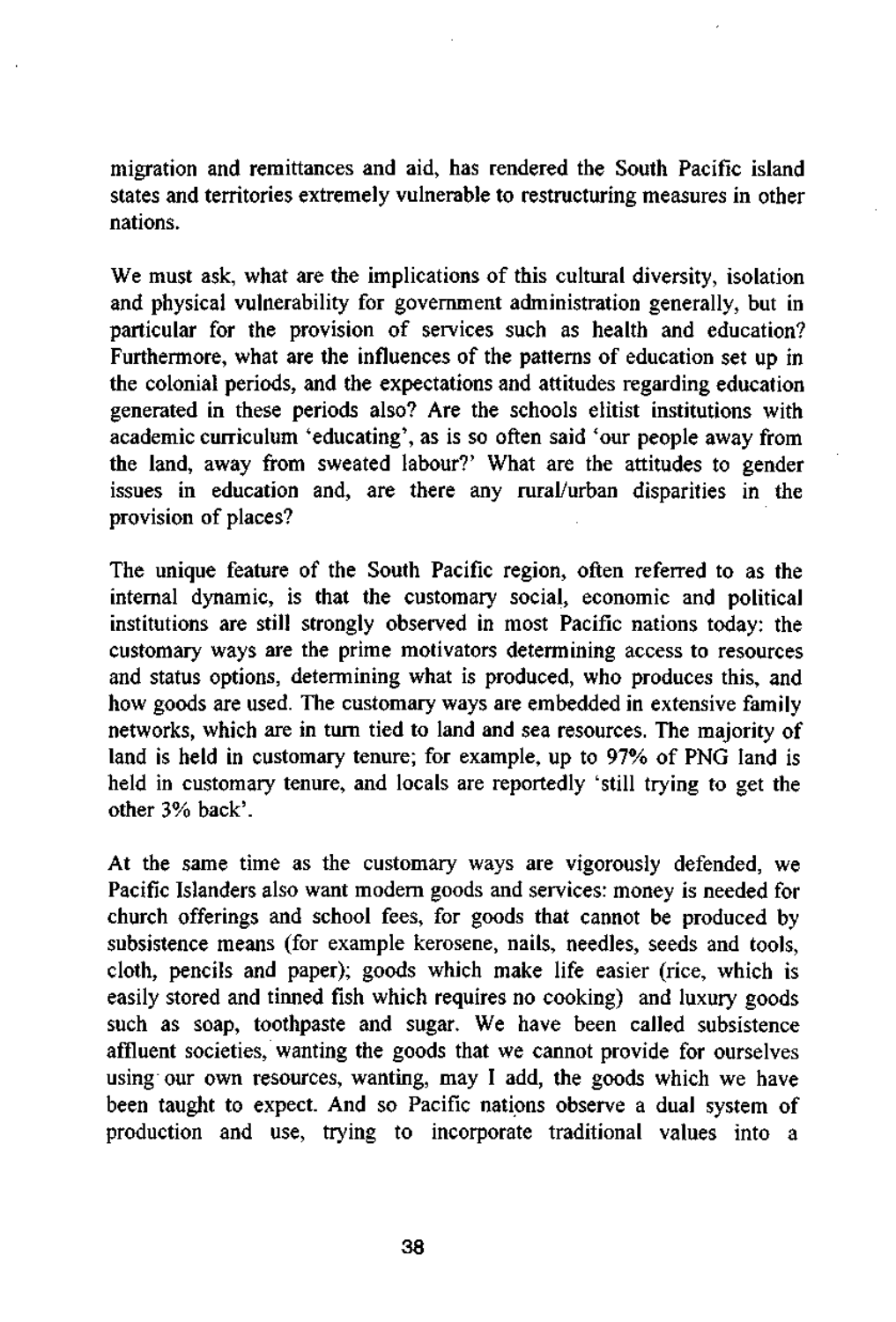development goal, trying to balance the old and the new value systems side by side with an alacrity which continues to challenge, undermine and boggle the minds of many Pacific leaders and development planners alike.

Not only are Pacific nations 'semi-subsistent' economically, but a similar conflict exists in many domains of activity - for example, between legal and traditional forms of justice; democratic and chiefly forms of government; ideas of 'human' or 'individual' rights and kinship or lineage rights; and government powers and rights versus local community rights.

Why the customary ways endure will not be discussed in this paper, except to say that these are integral to personal and community identity, and furthermore, that in the absence of nation-wide provision of government services, (such as health, education and law and order) the network of behaviours which come under the rubric of 'customary ways' effectively ensure family, community and national security. These family support systems have been particularly crucial in helping families survive the effects of restructuring measures being introduced in Pacific states in the past few years.

The maintenance of customary ways in their present forms may not be feasible or realistic in today's rapidly changing social and economic conditions. We are part of a global community with all the advantages and disadvantages this brings. Highly sophisticated media and communication technology are rocketing our semi-subsistence villages straight into the high tech age. For example, today, the atrocities of Bosnia, of voting day in South Africa, along with the progress of the Manu Samoa in the Super Ten series, are beamed live into the smallest *fale* on the most isolated tip of Savaii island. What is more, we watch everything. Not only that, we are extremely susceptible to the changing rationale of aid programmes. The dialogue of aid projects is confusing and very often contradictory, and many times the implications of projects are not fully understood or predictable. For example, debates about sustainable development/ population/human resource development/poverty alleviation and national food security programmes give the impression that a holistic view of agriculture (food security, essential household goods and medicines, value added goods and income-generation potential) has replaced the conventional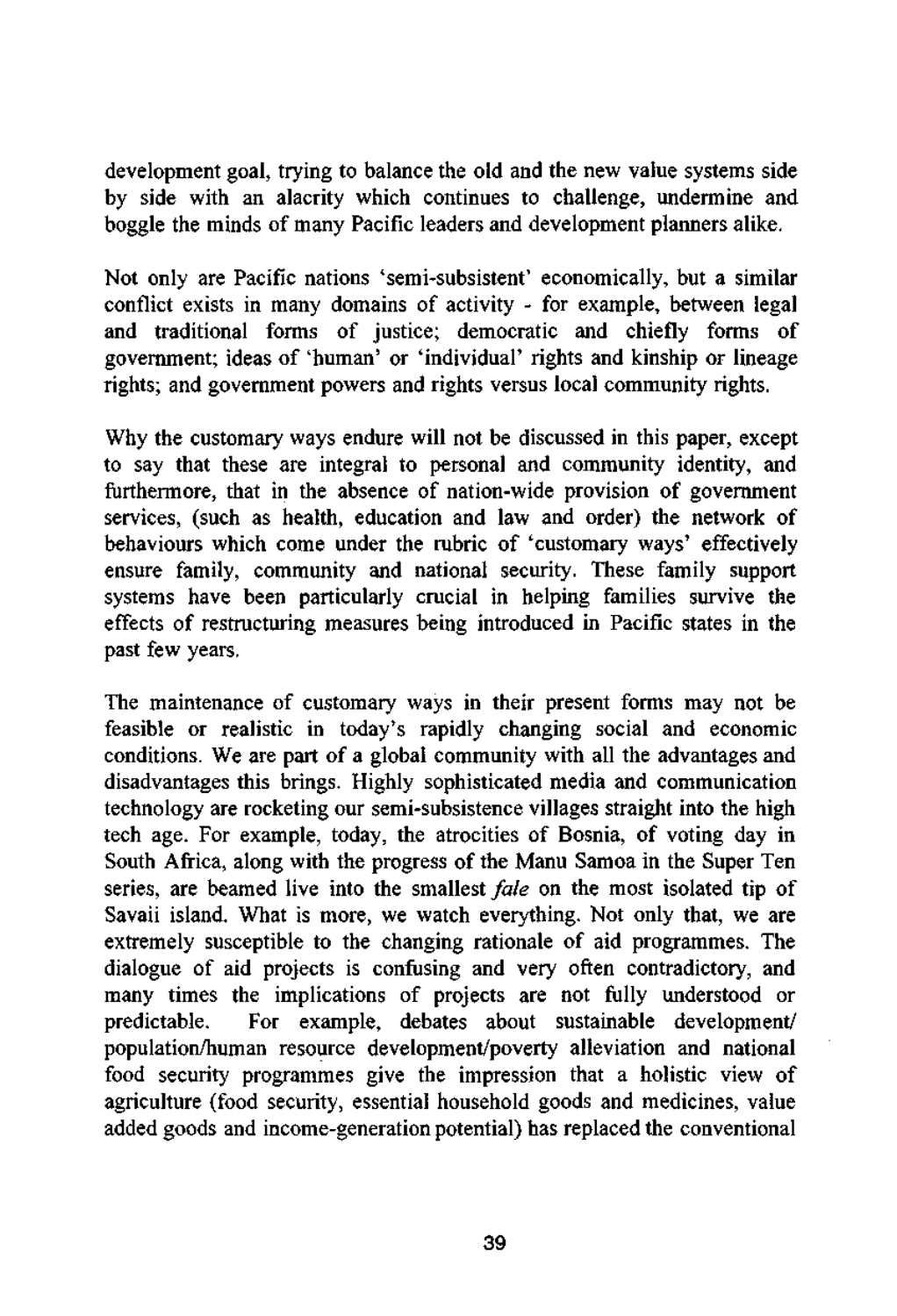cash-oriented focus in development programmes. But this is not so. And somewhat paradoxically, these people-centred ideas of 'development with a human face' are being promoted at the same time as the restructuring measures being introduced place great strains on family resources. Pacific communities are extremely vulnerable today as markets for traditional agricultural products fall, aid moneys decline and migration restrictions result in huge drops in the remittances families have come to rely on. In this situation the pursuit of all cash earning options becomes crucial.

A fact which many of our countries are reluctant to recognise is that the customary ways are themselves changing, as very clearly evidenced in the way the gap between the 'haves' and the 'have nots' in our communities is widening at an alarming rate. The growing disparities are seen in the unequal spread of material goods (cars, European houses, for example), the waiting-lists for International schools for those who can pay, (in PNG, Fiji, and now in Western Samoa); and in the flight to New Zealand schools which accompanied the 'South Pacificisation' of the school curriculum, and School Certificate. The power source of the new elites is their ability to plug into the wider economy, their access to established networks, as well as their ability to regulate others' access to the same resources. Hau'ofa (1986) proposes that the underprivileged are poor because of their inability to tap the regional resources. They are therefore left to make the best out of what is available in their immediate physical surroundings.

It is very clear that Pacific communities are facing the dilemma of redefining roles in the light of present day realities. It becomes vital that communities carefully examine the prevailing customary ways and how these impact on education, health, employment, women and families, for example. Communities should identify those ways which are essential to national feelings of identity and so must be upheld, and those which are not so important. As stated, many of the traditional ways have already been modified considerably in the post-contact period, which raises questions as to why these practices are upheld. Be that as it may, a consideration for the customary ways must be integral to the planning of any interventionist strategy.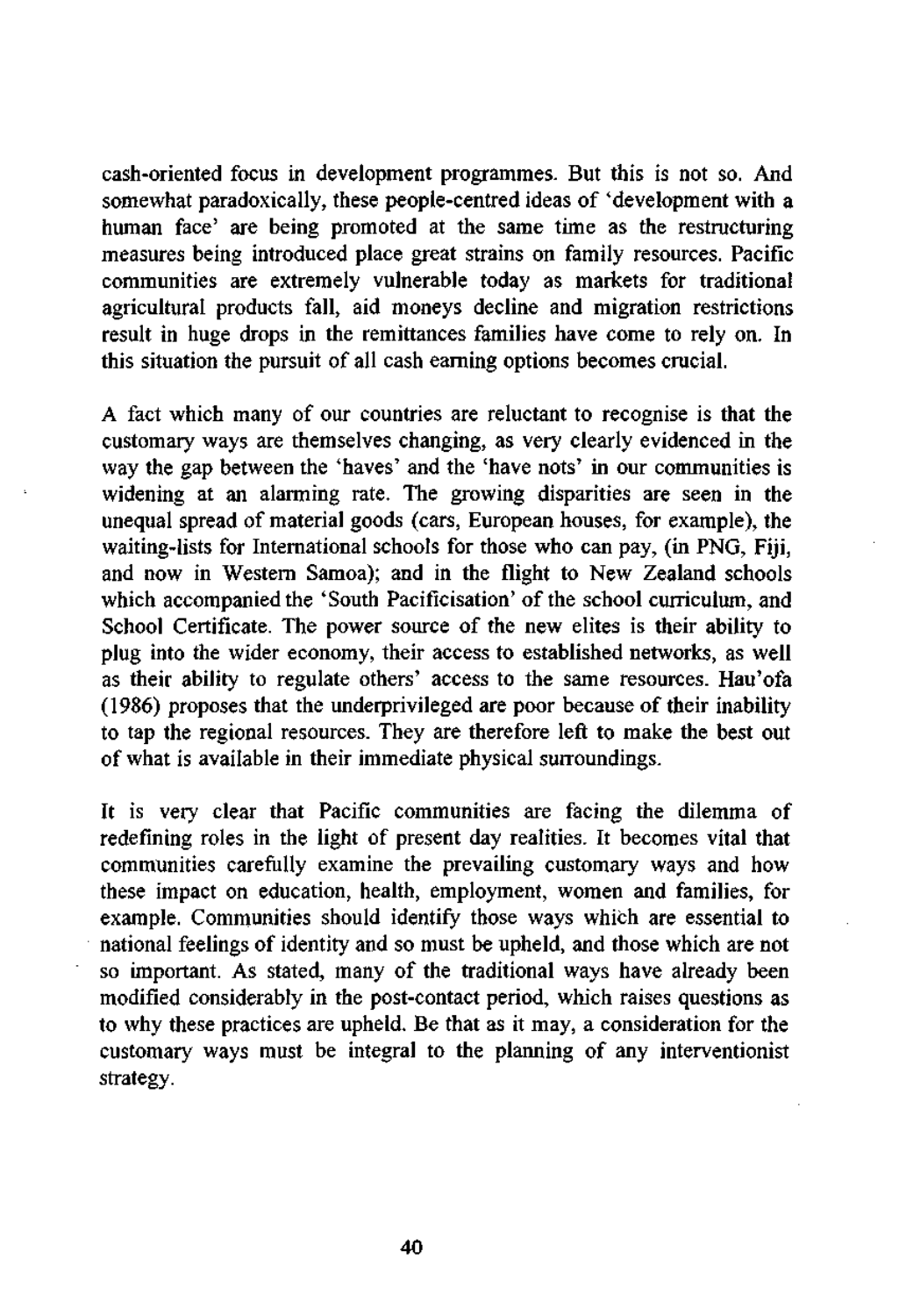# **The Needs**

Issues of economic security, health and education are briefly discussed and attention is drawn to some of the educational and training implications associated with these issues.

The interconnected nature of these problems is a key factor in the discussion: for example, high fertility rates are associated with economic, social and health issues and hold consequences for natural resources and the environment as well. These also relate to unemployment, present a strain on education systems and at the same time increase the separation of a strata of elites who can pay for private schooling. While education and training are essential to the addressing of every issue, it is very clear that a change of emphasis from the prevailing provisions is essential.

## **1 Economic Development**

### **Agriculture**

Agriculture and the sea are 'the backbone of our economies' with the exception of mineral-rich countries such as PNG and Vanuatu. The French territories, Guam, Fiji and Papua New Guinea already display the industrial and commercial sectors of modern cities. Hence these countries have a range of employment opportunities not available in the smaller states. Commercial centres and factory zones are beginning to emerge in other countries of the region, as I will describe, supplementing predominantly government-dominated wage sectors.

As stated, the majority of our countries are semi-subsistence economies. Up to 80% of the Pacific populations rely on agriculture for food security, cash needs<sup>1</sup>, and a significant proportion of agricultural goods and services are used in cultural and community maintenance functions, which is also a 'use' which does not appear in national accounts<sup>2</sup>.

 $<sup>1</sup>$  For example, agriculture, forestry and fisheries provide around 50% of Western Samoa's</sup> GDP, 50% of the work force and up to 80% of export earnings (World Bank, 1991:213).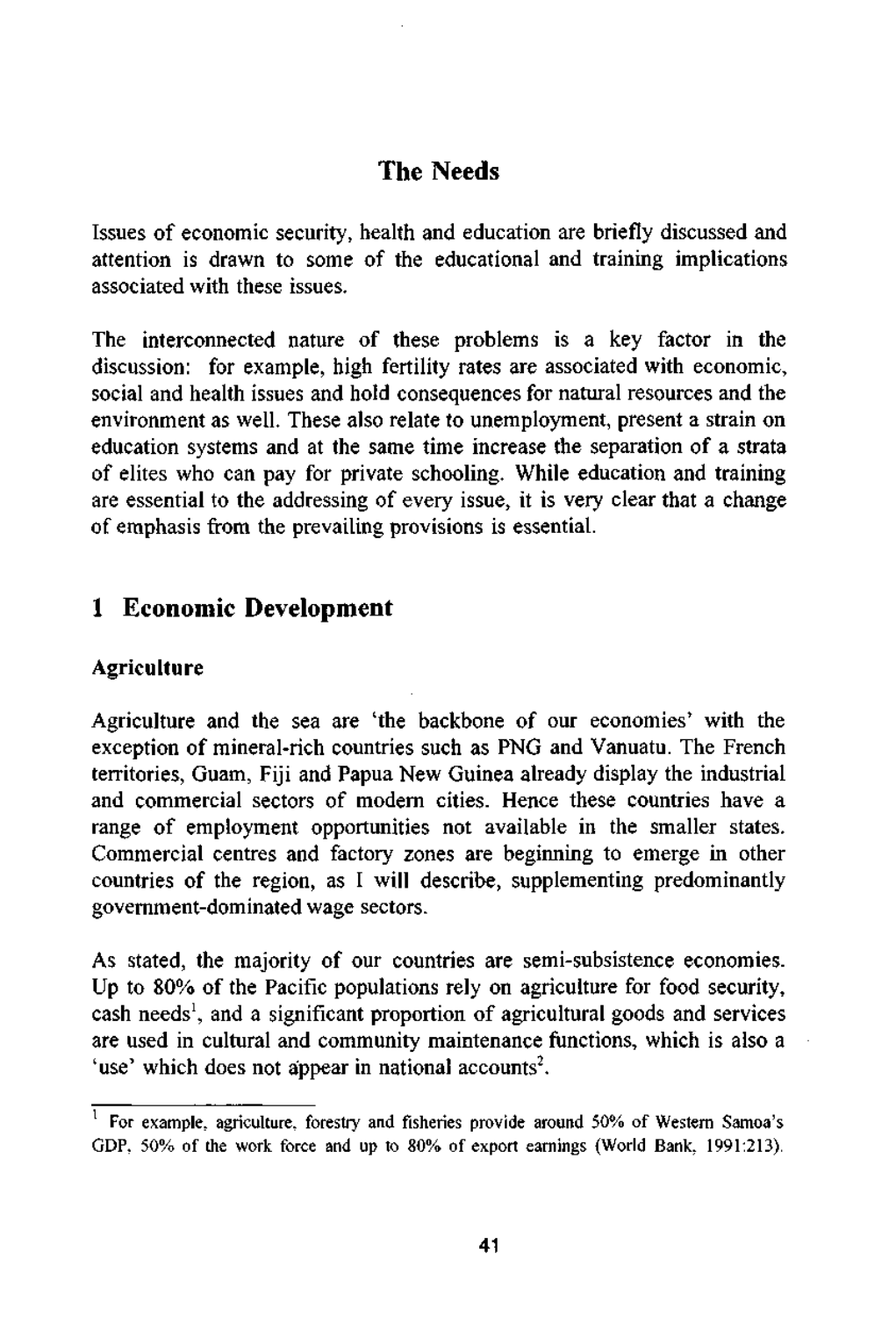(The community category has importance in Pacific countries not only because these acts reinforce feelings of identity, but because many communities have responsibility for providing their own health, education and law and order services, as these may not be adequately provided by centralised government agencies). Families are the major producers, practising mixed cropping on typically small, scattered parcels of customary land.

Despite the avowed importance of agriculture, production continues to decline throughout the region. Decreases in exports, as well as the neglect and degeneration of the traditional subsistence sector has been noted, as has the alarming increase in food imports. This situation has implications for national food security, and has been linked to the serious increase in the incidence of malnutrition and nutrition-related diseases throughout the region. Nor is this an urban phenomenon, as proposed in the past: malnutrition amongst children is also becoming a rural problem. The question of poor nutrition has been treated as an educational rather than a production issue, but if people are selling the foods they should have eaten, and eating cheaper substitutes, then it is obvious that poverty is becoming a problem.

One factor related to the decline in agricultural production is that it has never featured highly in educational planning either through formal school systems, or in agriculture department budgets. For example, Agriculture Extension is the low-status job, under-funded, and under-staffed; agriculture is the last scholarship taken; while 'returning to the land' is the option for those who fail at school. Another factor is that there are fewer people available to do agricultural work today. The family labour force has been severely depleted by factors such as longer school attendance by children and the out-migration of males. At the same time, there is a widespread disillusionment with the economic returns from agriculture. Farming is an expensive and a risky business, and natural disasters such as cyclones and pest invasions can cause instant havoc to crops which families have

 $2^2$  A recent Western Samoa study showed 23% of goods were used in exchanges which did not involve the exchange of money (Fairbairn-Dunlop, 1991). The amount, type and direction of this use of goods warrants further examination.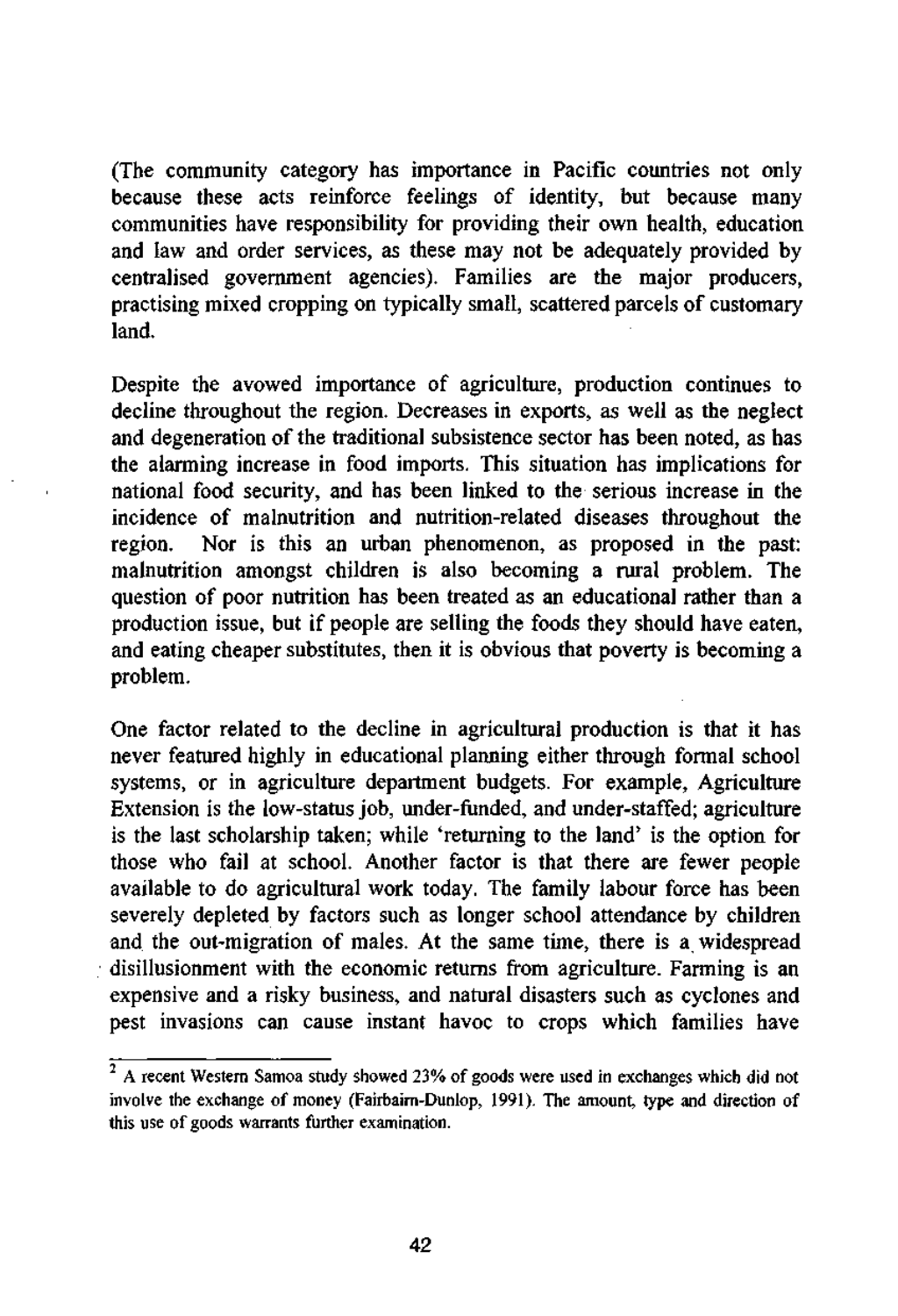worked on for years. The drop in world prices for customary staple goods has led to a search for niche markets and specialist enterprises, such as ginger, passion fruit, vanilla and cocoa in recent years. These 'new' enterprises demand different skills and labour inputs compared to those used in growing staple goods. The rising incidence of part-time farmers noted in the Pacific, as well as the increase in women doing agricultural work has implications for education and training systems.

The decreases in agricultural production are in direct contrast to the Pacific belief that 'we have nothing to worry about' with regard to food security. This situation is forcing us to look again at our agricultural policies. The emphasis of these has always been on cash cropping, because of the assumption that everyone 'knows' how to grow food crops. Small in-depth intra-household studies are necessary to identify who is doing the agricultural work today, in particular women's and children's contribution to the smallholder units, and what support services these producers need.

### **Alternative income-generating activities**

The rural-urban drift in search of cash earning alternatives, which is taking place, is straining health, education and other services as well as presenting law and order problems. Sub-standard urban centres are emerging in all Pacific nations.

Some cash earning alternatives being explored include the following:

1 Increase in informal sector activity.

### *Case: Informal sector activities, Solomon Islands*

More than two thirds of a sample (random selection, size 323) were self-employed. 75% said that they spend sixteen hours or more during the week on their income-generating venture. The types of activities the women were engaged in were: farm gardening (38%), food catering (21%), crafts (15%) and textiles (11%). These women sold directly to consumers at the markets (40%) from home (34%) or from shops (16%). More than 75% of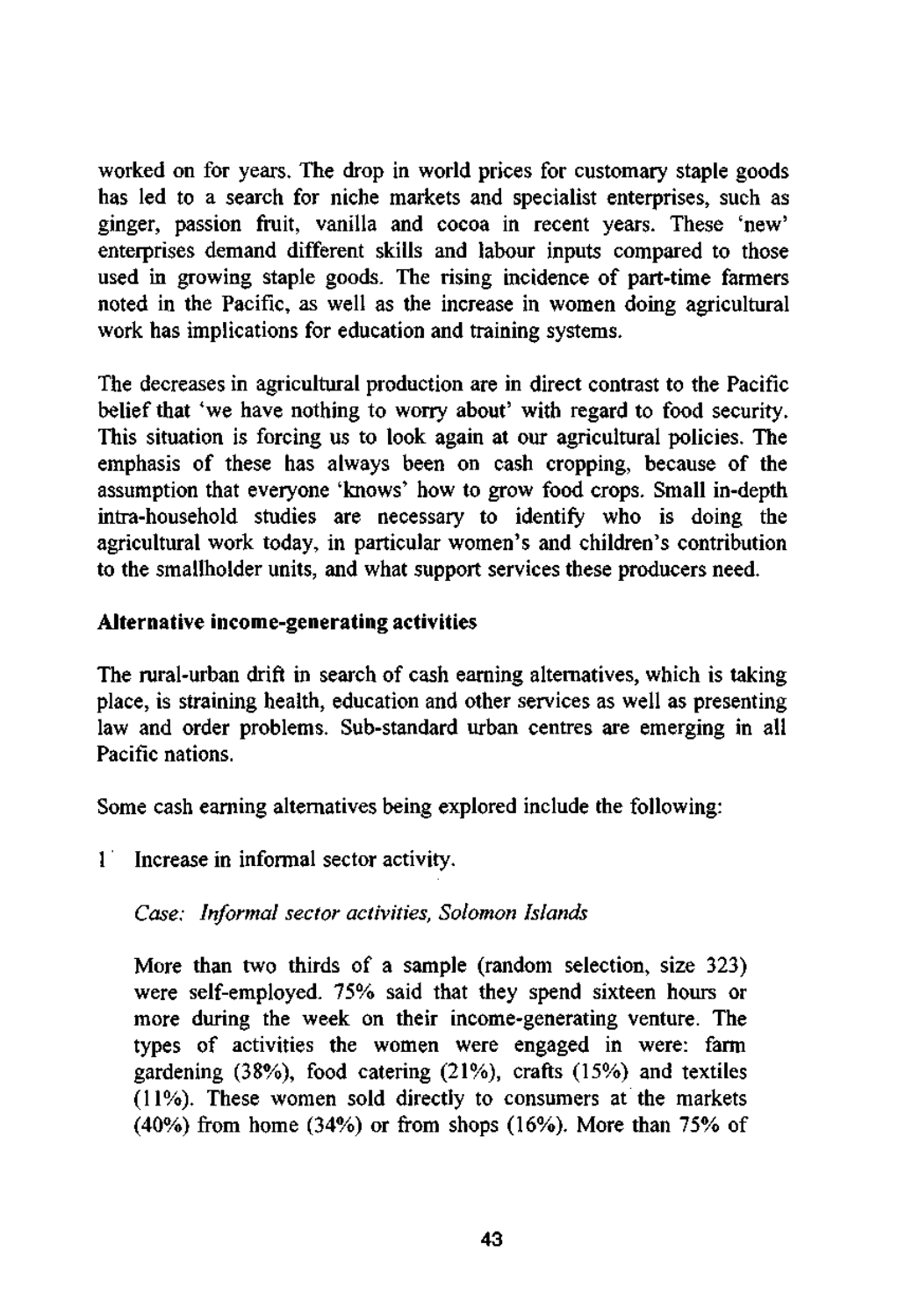the sample were married, (average five children) and 25% lived in households with more than seven persons. More than a third of the self-employed women were sole income providers. More than 75% had not received any assistance either from relatives, banks or other sources to run their enterprises. More than half had received 'a few' years of primary school education; almost one fifth had not had any formal education; one quarter was not able to write in any language and almost one third not able to do any calculations. (WDD, Ministry of Health and Medical services (MHMS) and ILO 1993)

Custom goods that 'would never have been sold in the past' are also being sold through informal networks. For example, a small number of fine mats began to appear on the Samoan markets in the early 1980s, a response to the urban demand of tourists and 'women who don't have the time to make mats'. A common sight at the Apia Market today is the quality array of mats ranging from between \$200 and \$700 per mat. Sellers state that they sell up to 7-10 on a good day but sometimes can go for weeks without making a single sale, so that in desperation, they have sold some mats for as low as \$5 or \$6 per mat. Reasons given for selling the fine mats included the need for money for school fees and household needs because no family members were working, and the families were without supplementary income since their taro plantations had been destroyed by the leaf blight. The women said they spent all day selling at the market, then went home to weave at night, and 'When I think of all the work involved in preparing the materials before the weaving and then to see your work sold at giveaway prices because your loved ones' education is at stake and because your family has to survive ... it breaks my heart.'

Research is needed to identify the nature and extent of the informal sector activities in our countries, and the appropriate educational and other support services which must be provided.

### 2 Environmental exploitation/and degradation

Logging and other such income-earning ventures must be noted, as well as problems associated with the development of the tourism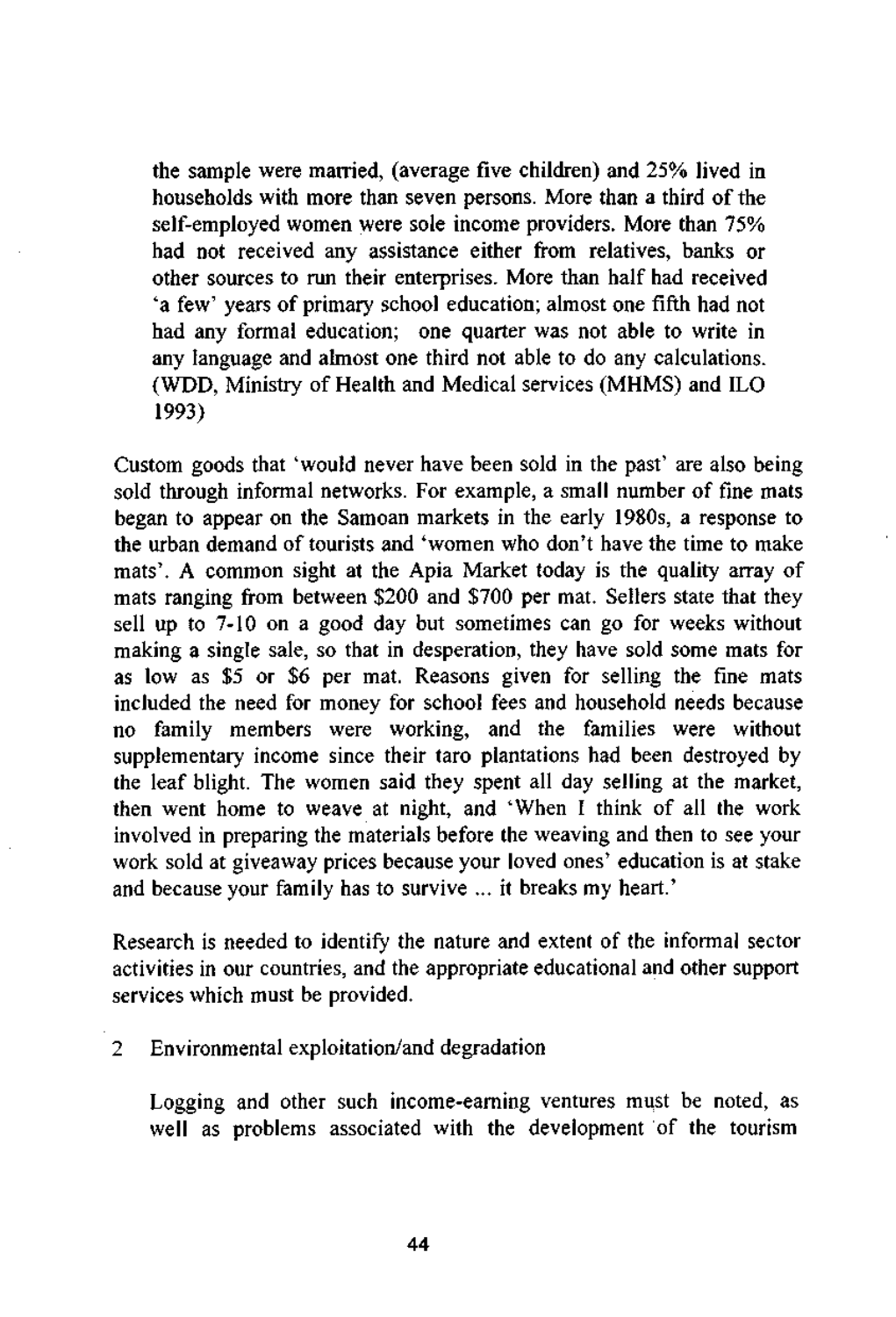industry.

3 Job Creation Measures

The introduction of Free Trade Zones and joint venture policies have brought the establishment of factories such as the garment factories in Fiji, the fish canning operations in Solomon Islands and the Yazaki factories in Samoa. These factory jobs are perceived to offer 'easier' and 'cleaner' ways of making money, as well as to be more regular sources of income than agriculture. While attention has been drawn to the exploitation of workers (of women in particular) associated with these measures, the social problems resulting from concentrating large groups of single women, or men, in one place, are just being realised.

*4* **Migration, Remittances and Aid** 

Although migration has become 'a way of life' in all Pacific countries, this is particularly so in Tonga and Western Samoa. The economic consequences of. migration are seen in the high levels of migrant remittances, which it has been proposed can figure at least three times as large as total export earnings, making labour the most important export in these islands. In 1989 for example, remittances into Western Samoa by official channels only were almost US\$40 million. The effect on the family and national labour force and family relations brought about by this exodus of the most skilled and the young has not been well documented.

All of our countries have come to depend heavily on aid. Amounts of aid have reduced considerably in recent years, and furthermore, aid patterns have changed as new attention is turning to the European sector.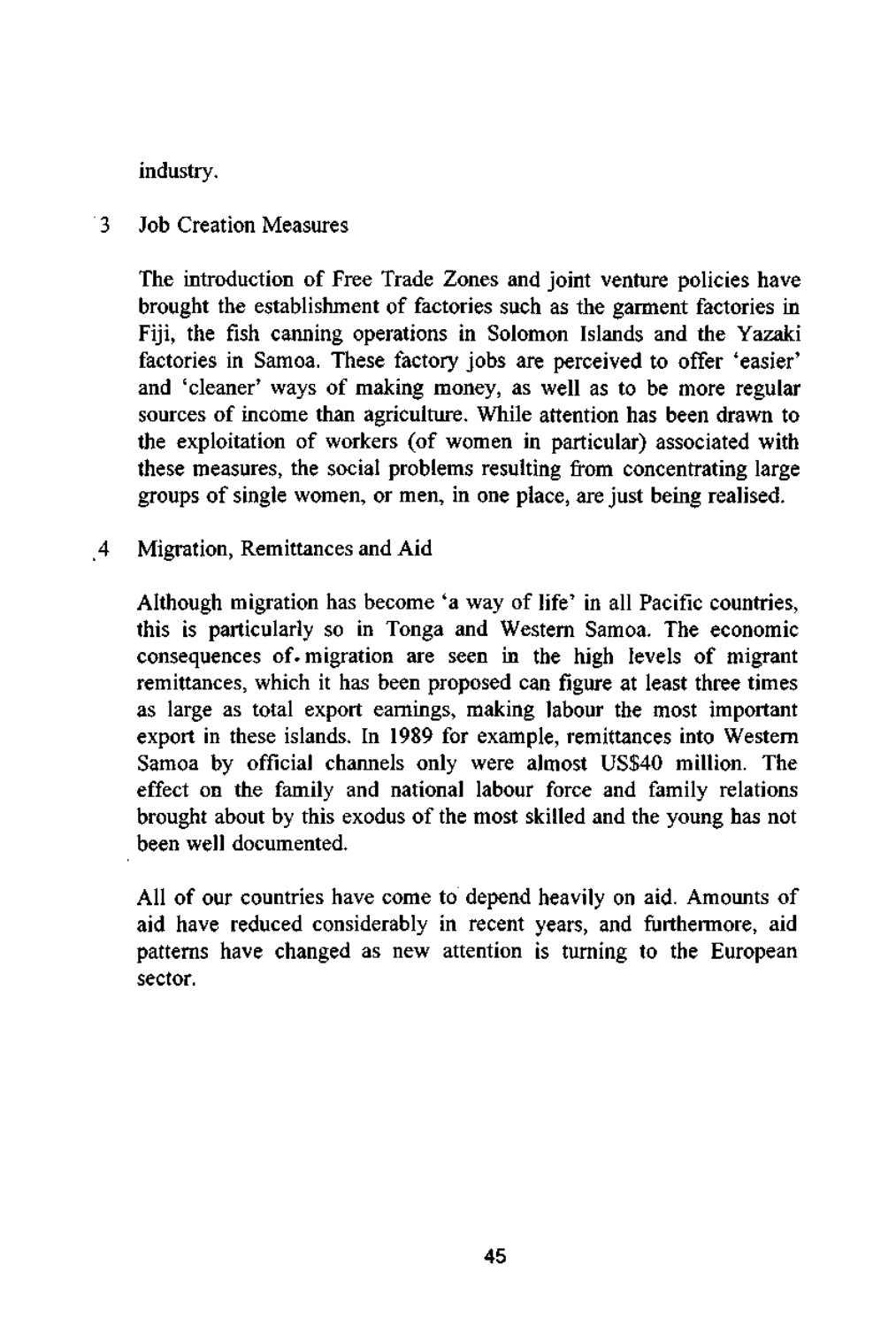## **2 Health**

Standards of government health and welfare services vary between countries and within countries. For example, the French territories have an extensive health and social welfare scheme, whereas the provision of adequate health services in other Pacific countries is often problematical due to the scattered and rural concentration of populations. There may be no roads into isolated areas and few boats to outer islands, for example. In most countries, government health services have utilised localised women's committees for the provision of essential health services. Generally speaking, the Polynesian Pacific and French territories display higher quality of life indices in health and education than the Melanesian and Micronesian countries. In brief:

1 The region is marked by very rapid population growth (see Table 2), high fertility patterns with short birth intervals, and teenage fertility becoming a cause for concern in some areas. In most countries, between 40 and 50% of the population is under 15. Because of outmigration, population pressure has not been "such a problem in Polynesian countries such as Western Samoa and Tonga. Such a population structure has obvious implications for service provision.

The larger less developed Melanesian malarious countries of the western Pacific and the less developed dispersed atoll nations of the central and northern Pacific, manifest higher mortality and higher proportional mortality from infectious disease compared with other regional states, while high infant mortality rates and high maternal mortality rates prevail in some Micronesian and Melanesian sectors. As reported, urban PNG women have a 1 in 26 chance of dying from pregnancy, which rises to 1 in 15 for women who live in rural areas without access to health services. Inadequate access to health care as well as poor nutrition, anaemia, heavy physical work burdens, frequent pregnancies and locally endemic diseases such as malaria, are prime factors to be addressed.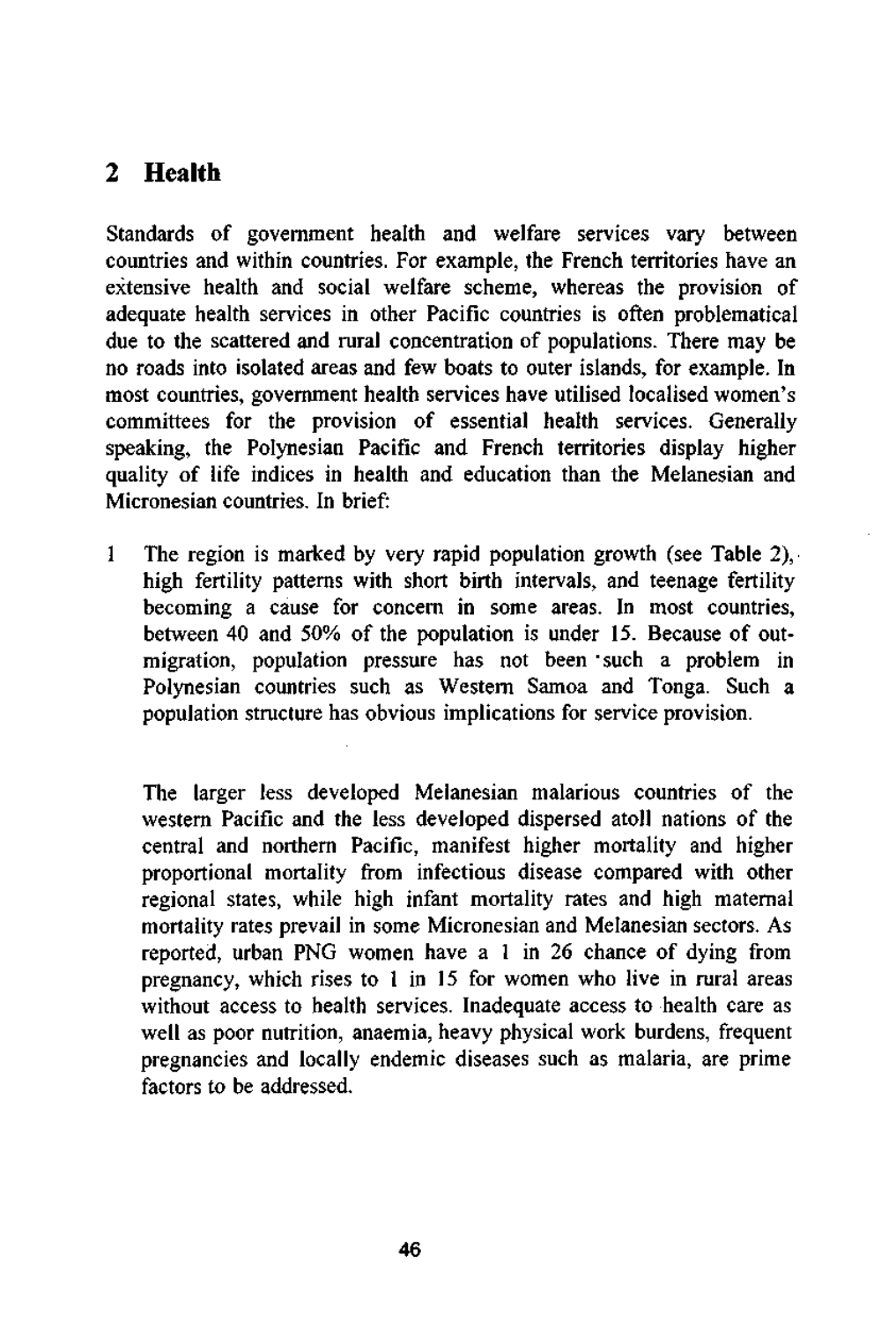#### **TABLE 2 Population age distribution, sex and dependency ratios**

|                                          | Census<br>Year | <b>Total</b> | Population in age group<br>(%) |           | <b>Sex Ratio</b> |              |                |                           |
|------------------------------------------|----------------|--------------|--------------------------------|-----------|------------------|--------------|----------------|---------------------------|
| <b>Country</b>                           |                |              | 0.14                           | $15 - 64$ | 65               | <b>Total</b> | $15 - 64$      | <b>Dependency</b><br>Rate |
| American Samoa                           | 1990           | 46 638       | 40.9                           | 56,2      | 2,9              | 103          | 99             | 77.9                      |
| Cook Islands                             | 1986           | 17614        | 36,9                           | 58.4      | 4.7              | 109          | 110            | 71.2                      |
| <b>Federated States</b><br>of Micronesia | 1988           | 101 155      | (a)46.4                        | 50.1      | 3.5              | 105          | 101            | 99.7                      |
| Fiit                                     | 1986           | 715 375      | 38.4                           | 58.7      | 2,9              | 103          | 116            | 81.6                      |
| Guam                                     | 1990           | 132 726      | (4)34.9                        | 62.3      | 2.8              | 109          | 113            | 61.0                      |
| Wallis & Futuna                          | 1990           | 13 705       | (b)45.8                        | 50,1      | 4,1              | 102          | 102            | 99.6                      |
| Kiribati                                 | 1990           | 72 298       | 40.3                           | 56.2      | 3.4              | 98           | 95             | 77.8                      |
| Marshall Islands                         | 1988           | 43 380       | 51.0                           | 46.1      | 2,9              | 105          | 105            | 117.1                     |
| Nauru                                    | 1983           | 8 042        | 46.5                           | 52.2      | 1.2              | 116          | 99             | 91.4                      |
| Nine                                     | 1989           | 2 2 6 7      | 36.6                           | 55.7      | 7,7              | 105          | H <sub>2</sub> | 79.5                      |
| Northern Mariana<br><b>Islands</b>       | 1990           | 43 555       | (a)40.6                        | 56.5      | 2.9              | ŧП           | 119            | 67.8                      |
| New Caledonia                            | 1989           | 164 173      | 32.6                           | 62.9      | 4,5              | 104          | 106            | 59.0                      |
| Palau                                    | 1986           | 13873        | 34,8                           | 59.7      | 5,4              | 106          | 119            | 67.8                      |
| Papua New Guinea<br>Pitcairn             | 1990           | 3 529 538    | (a)43.0                        | 55.5      | 1.6              | (d)108       | 110            | 80,2                      |
| French Polynesia                         | 1990           | 52           | (c)21.6                        | 55.4      | 23.0             | 124          | 120            | 80.4                      |
| Solomon Islands                          | 1988           | 188 814      | 35.3                           | 61.5      | 3.2              | 109          | 112            | 62.5                      |
| Tokelau                                  | 1986           | 285 126      | 47.3                           | 49.4      | 3,3              | 106          | 105            | 102.4                     |
| Tonga                                    | 1986           | 1 690        | 41.1                           | 51.7      | 73               | 97           | 87             | 93.6                      |
| Tuvalu                                   | 1986           | 94 649       | 41.0                           | 55.0      | 4.0              | 101          | 97             | 45.0                      |
| Vanualu                                  | 1979           | 7349         | 31.8                           | 63.1      | 5.1              | 88           | 79             | 58.5                      |
| Western Samoa                            | 1989           | 142 944      | 44.0                           | 52.0      | 4.0              | 106          | 104            |                           |
|                                          | 1986           | 157 158      | 41,1                           | 55.5      | 3,4              | 113          | 110            | 80.3                      |

Sources: Census reports for the indicated years

(1) M L Bakker

Notes:

(a) Refers to the 1980 census year<br>(b) Refers to the 1983 census year

Refers to the 1983 census year

 $(c)$  Refers to the 1976 census year (d) Total sex ratio refers to the 199 Total sex ratio refers to the 1990 census year

Life expectancy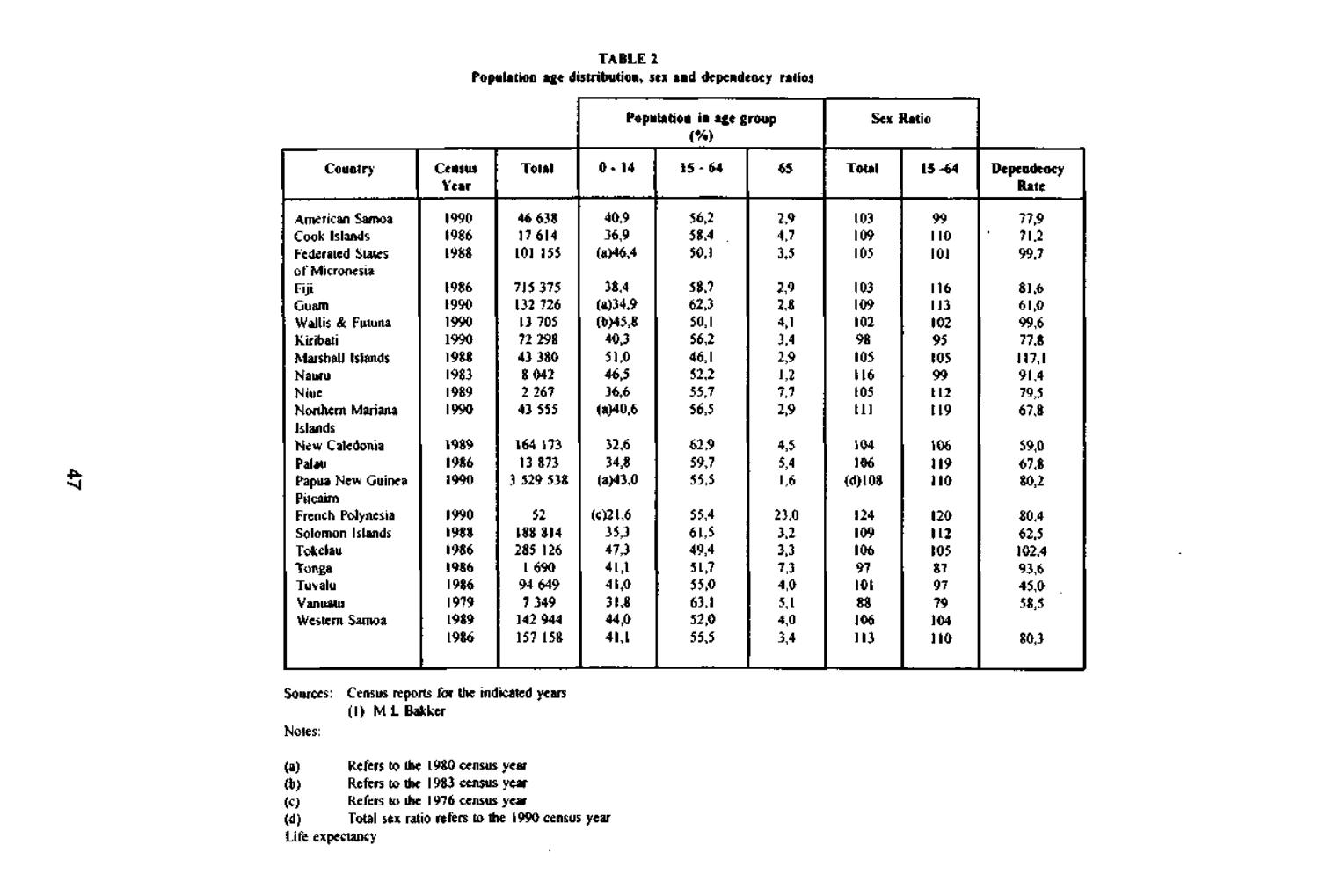More serious attention is being given to the incorporation of population issues within national sustainable development policies.

2 The rising incidence of diseases of 'affluence' in Pacific island populations is linked to dietary change. Many factors are involved, such as urbanisation, food aid, changing food preferences, economic modernisation and the convenience of processed foods and the high prices of traditional staples, problems of national food distribution and marketing, urban poverty and changes in farming systems and land use. Some Pacific countries, notably the Federated States of Micronesia and the Republic of the Marshall Islands, have become dependent on imported foods.

New data documenting high incidences of mental illness, alcoholism, drug abuse, violence, and suicide completes quite a depressing picture of the health status of Pacific communities today.

## 3 Education

The major educational issue in Pacific nations today is to provide an appropriate basic education for rapidly growing populations, and training for those adults who have never had an opportunity for schooling, as will be discussed. Adult education should be an essential part of education planning and ways government agencies can work together with NGOs in providing this need careful examination. The need for quality teacher and community educator training is central to this task, as is the provision of appropriate and adequate support systems for these educators, both in terms of material resources, as well as personal support. The identification and utilisation of appropriate distance and open learning strategies in addressing this mammoth task is a matter of urgency.

Pacific nations must decide where they should concentrate their educational efforts. For example, it is widely argued that governments would get 'better' educational and financial 'returns' today by focusing on the expansion of adult education throughout the region for many years. At the same time, ideas concerning educational investment tend to become clouded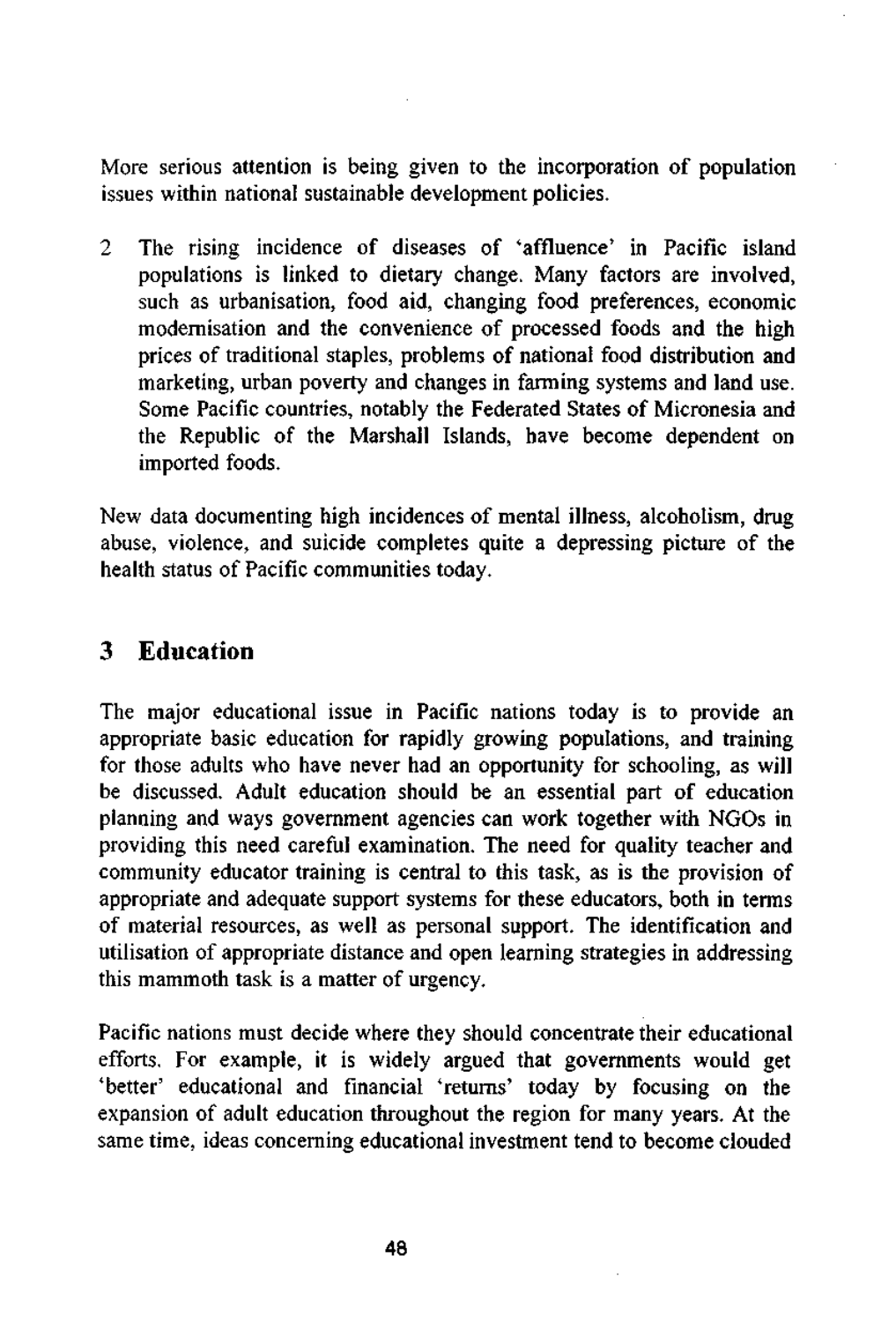by nationalistic concerns, as seen in the emergence of national universities, polytechnics and institutes of higher learning throughout the region. Promoted under the banner of 'equity', in that these are providing tertiary study for more people, these institutions effectively reduce the amount and quality of resources available for primary education.

### **Formal schooling**

National education systems are typically pyramidal in shape with restricted entry into higher levels. Formal schooling is neither universally available nor compulsory in many Pacific countries. Governments do not have sufficient funds to provide schooling for rapidly growing school-age populations, but depend on the assistance of religious and donor agencies in this regard. As a result, there are large variations in the availability of school places and participation in the region (see Table 3). For example, fewer than half the citizens of PNG have had any formal education, only 24% of the 5-11 aged population and 37% of the 12-16 year olds are at school, whereas in some Polynesian countries education has been universal for some years.

The pattern of participation for women is similar to that of women in developed nations; fewer women compared with males enter the schooling system and the attrition rate for women is higher than that for males. Also, there is a concentration of women in the social sciences as opposed to male predominance in the basic sciences. While this pattern of participation is partly due to financial constraints, social and cultural beliefs concerning women's roles inevitably influence educational provisions at all levels.

Illiteracy rates indicate wide regional variations, with rates in Melanesia and parts of Micronesia being markedly higher than those for the Polynesian sector. While the differences between male/female literacy rates are not marked, female figures in all countries are higher than males, except in Western Samoa. The PNG illiteracy rates for women underline that males have received favoured treatment in the allocation of school places for some years. These data reinforce the crucial need for adult learning programmes.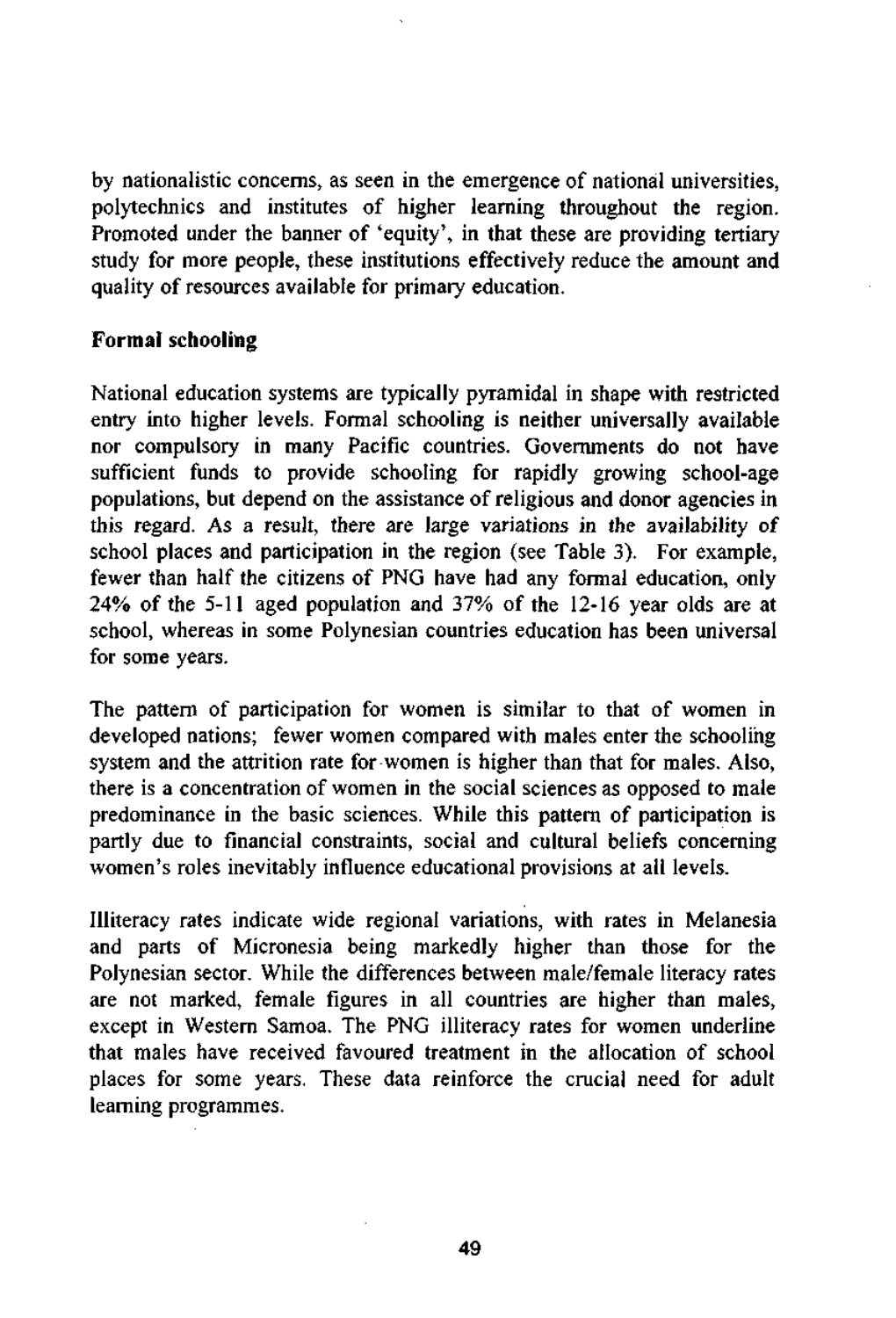### **TABLE 3**

 $\cdot$  $\bar{z}$ 

| Population of school age children: school attendance as a percentage |
|----------------------------------------------------------------------|
| of their gender age group                                            |

|                   | Age       | Males  | Females | $M.F(\%)$ |
|-------------------|-----------|--------|---------|-----------|
| Papua New Guinea  | 5-9       | 284000 | 246000  | 15 14     |
| (1990)            | $10 - 14$ | 237000 | 197000  | 52 50     |
|                   | $15 - 19$ | 213000 | 184000  | 26 19     |
| French Polynesia  | $6 - 12$  | 15000  | 14000   | 98 99     |
| (1988)            | $13 - 16$ | 8000   | 8000    | 74 80     |
|                   | $17-19$   | 6000   | 6000    | 30 38     |
| Solomon Islands   | $6 - 12$  | 32000  | 29000   | 41 37     |
| (1986)            | $13 - 16$ | 14000  | 13000   | 56 43     |
|                   | $17 - 19$ | 9000   | 9000    | 18<br>- 8 |
| Tokelau<br>(1991) | $5 - 14$  | 216    | 200     | 100 100   |
| Tonga             | $6 - 12$  | 9000   | 8000    | 98 98     |
| (1986)            | $13 - 16$ | 5000   | 5000    | 84 85     |
|                   | $17 - 19$ | 4000   | 3000    | 38 35     |
| Tuvalu            | 5-9       | 9700   | 600     | 64 65     |
| (1991)            | $10 - 14$ | 400    | 400     | 97 95     |
|                   | $15 - 19$ | 300    | 300     | 38 35     |
| Vanuatu           | $6-9$     | 9000   | 8000    | 72 71     |
| (1989)            | $10 - 14$ | 9000   | 8000    | 74 69     |
|                   | $15 - 19$ | 7000   | 7000    | 26 18     |
| Western Samoa     | 5-9       | 11000  | 10000   | 88 89     |
| (1986)            | $10 - 14$ | 11000  | 10000   | 97 99     |
|                   | $15 - 19$ | 11000  | 9000    | 66 75     |

Source: South Pacific Population Bulletin, No 42 (1994)

 $\cdot$ 

J.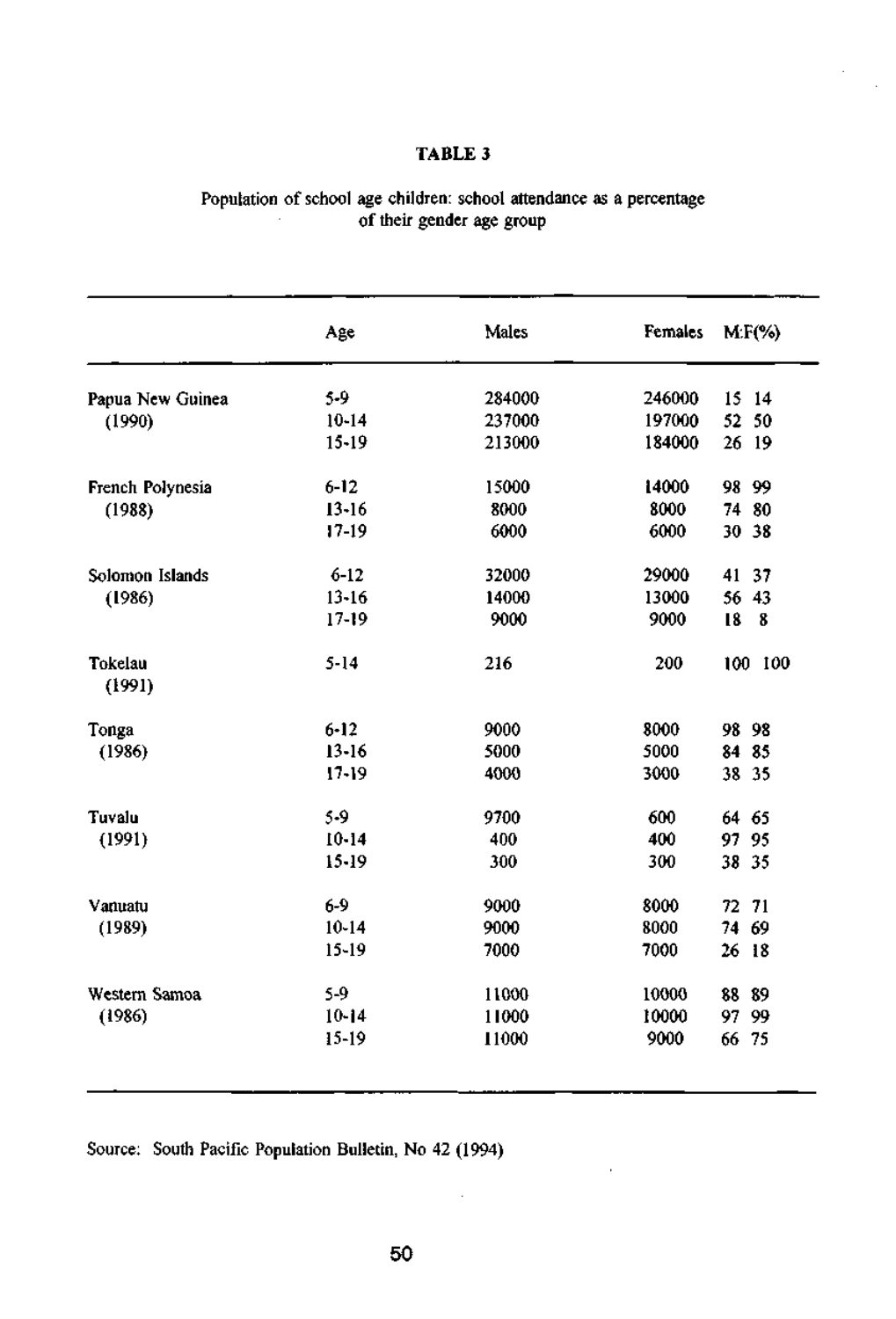The issue of quality of schooling will not be discussed. It is, however, noted that there is a dire shortage of basic resource materials in many Pacific schools. The issues of teachers' qualifications and appropriateness of curricula have been well documented and are currently being addressed in various regional projects.

### **Non-formal**

The record of NGOs as major providers of adult education in Pacific nations is impressive. While in the earlier days NGO programmes may have been more welfare and health oriented, more recently these have focused on income generation activities, as well as literacy and awareness raising programmes. For example, the Huli Women in Literacy programme (1980-1985) was conducted by three PNG mission agencies (The United Church, Evangelical Church of Papua and the Christian Brethren Church). Of note is that 70% of the estimated 1736 literate adults who completed the programme during these years were women.

The noted Pacific preference for group activities is one reason for the success of NGO efforts, but more particularly, NGO programmes have generally arisen out of and responded to local needs and have been presented at the time and place of need. Furthermore, NGO networks have the added advantage of instant outreach into rural areas. Government health and agriculture extension activities have also utilised local NGOs, such as the village women's committees and youth groups.

NGOs need substantial institutional strengthening. In the interests of sustainability and the multiplier effect, (and given the urgency of making up for the backlog caused by years of educational neglect), NGO programmes are beginning to incorporate a training of trainers' component. More careful attention is also being paid to the provision of support services after an initial NGO training period. Networking can play a vital role in this regard. The example of the University of the South Pacific's radio networking systems already in operation (as for example the FISHNET (Fishing information), AIN (Agricultural Information Network), FLYNET (Fruit Fly programmes) and AIDS and nutrition networks shows how this can be achieved.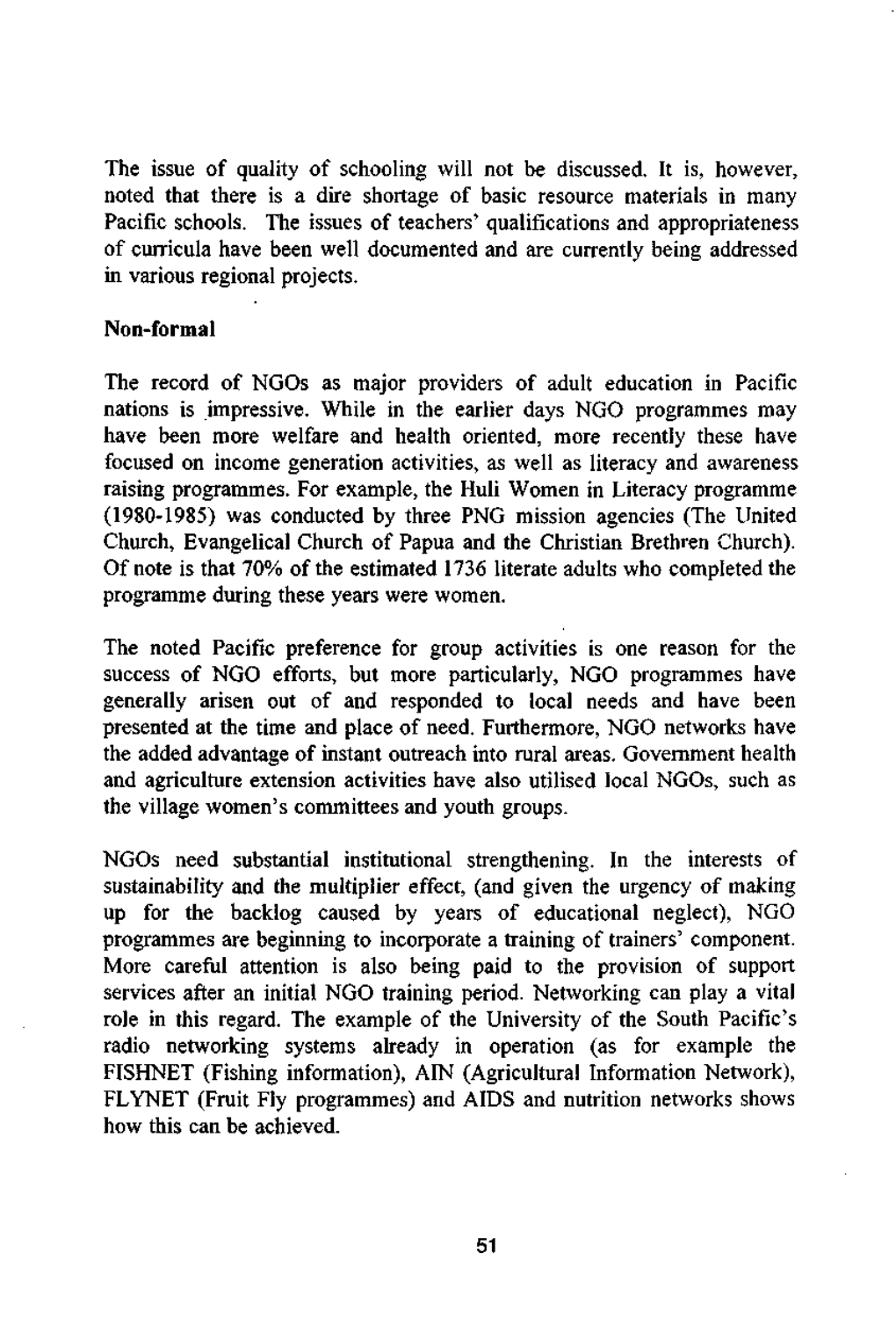### **The role of distance education in the Pacific**

Distance education already plays an important role in the Pacific, as will be seen. The more pressing question today is how the technology and programmes of the Distance Education model can be adapted and extended to cater for a wider audience of 'need' as has been identified.

During the 1950s New Zealand provided radio broadcasts to Pacific schools and backed these up with supplementary materials, including Teachers' Monthly Guides. While this service raised much contention as to appropriateness of curriculum and how the broadcasts might be misused by 'lazy' teachers, the importance of these broadcasts has, I believe, been under-rated. These were an invaluable learning resource for teachers in areas where resources were, and continue to be, few. Also, the outreach of these programmes into isolated rural areas was instantaneous. What is more, the sessions were a 'training' time for teachers, as well as students, reinforcing how to plan and present lessons. Today, in Western Samoa at least, a small group of vastly under-resourced local staff provide these radio services, but cannot meet the need for supplementary materials.

Tertiary distance education has been provided for over a decade by the Universities of Papua New Guinea and the South Pacific (USP). The USP Extension headquarters located at the Laucala Campus in Suva serves a network of well-equipped and staffed Extension Centres in each of the twelve countries served by the region. The USP programme includes Extension Studies for credit, and Continuing Education and Community Outreach programmes. • Preliminary (equivalent to sixth form) and Foundation (seventh form) courses are offered in countries which do not have facilities or personnel to teach these levels, while other students take vocational and academic subjects as part of certificate, diploma and degree courses.

USP Extension enrolments in 1992 were 5662, with 4310 students involved in Continuing Education Courses. These figures, when contrasted with the 2406 on-campus students of the University in that year, show very clearly the importance of distance learning in the region. In addition to this, the Institutes of the University also run in-country training programmes.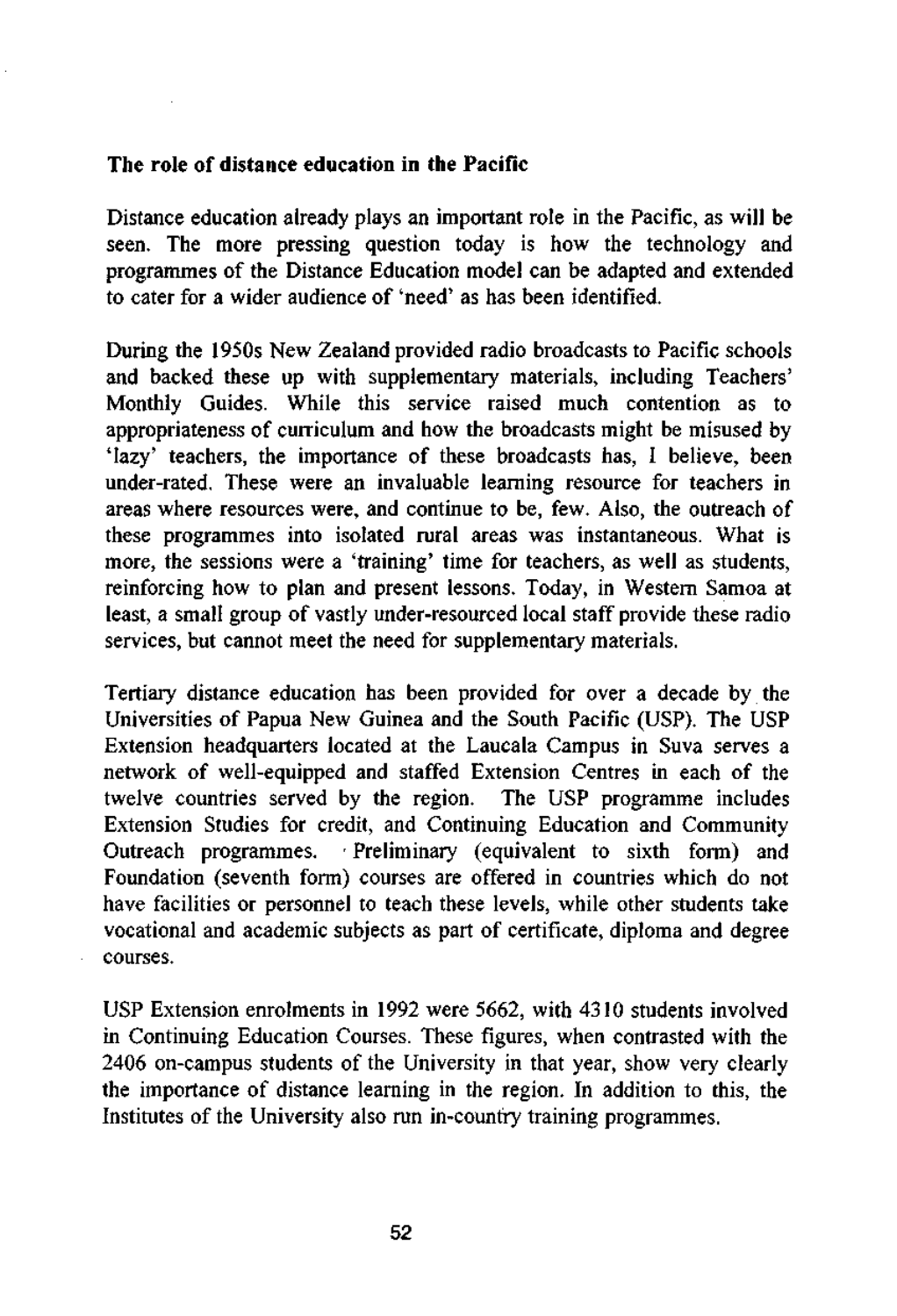Table 4 shows the increase in total enrolments in extension study at the USP in the 1987 to 1990 period. Also shown is Polynesian women's higher participation in extension study, compared with that of women from the Melanesian and Micronesian countries.

### TABLE 4

Enrolments at USP centres, by year and gender

|                 | 1987<br>male | female | 1990<br>male | female |
|-----------------|--------------|--------|--------------|--------|
| Cook Islands    | 233          | 273    | 334          | 455    |
| Fiji            | 2454         | 1318   | 4436         | 2856   |
| Kiribati        | 354          | 258    | 516          | 426    |
| Nauru           | 157          | 214    | 76           | 158    |
| Solomon Islands | 569          | 79     | 630          | 134    |
| Tonga           | 565          | 435    | 562          | 363    |
| Vanuatu         | 359          | 140    | 534          | 181    |
| Western Samoa   | 252          | 261    | 272          | 274    |

Source: USP University Extension 1993.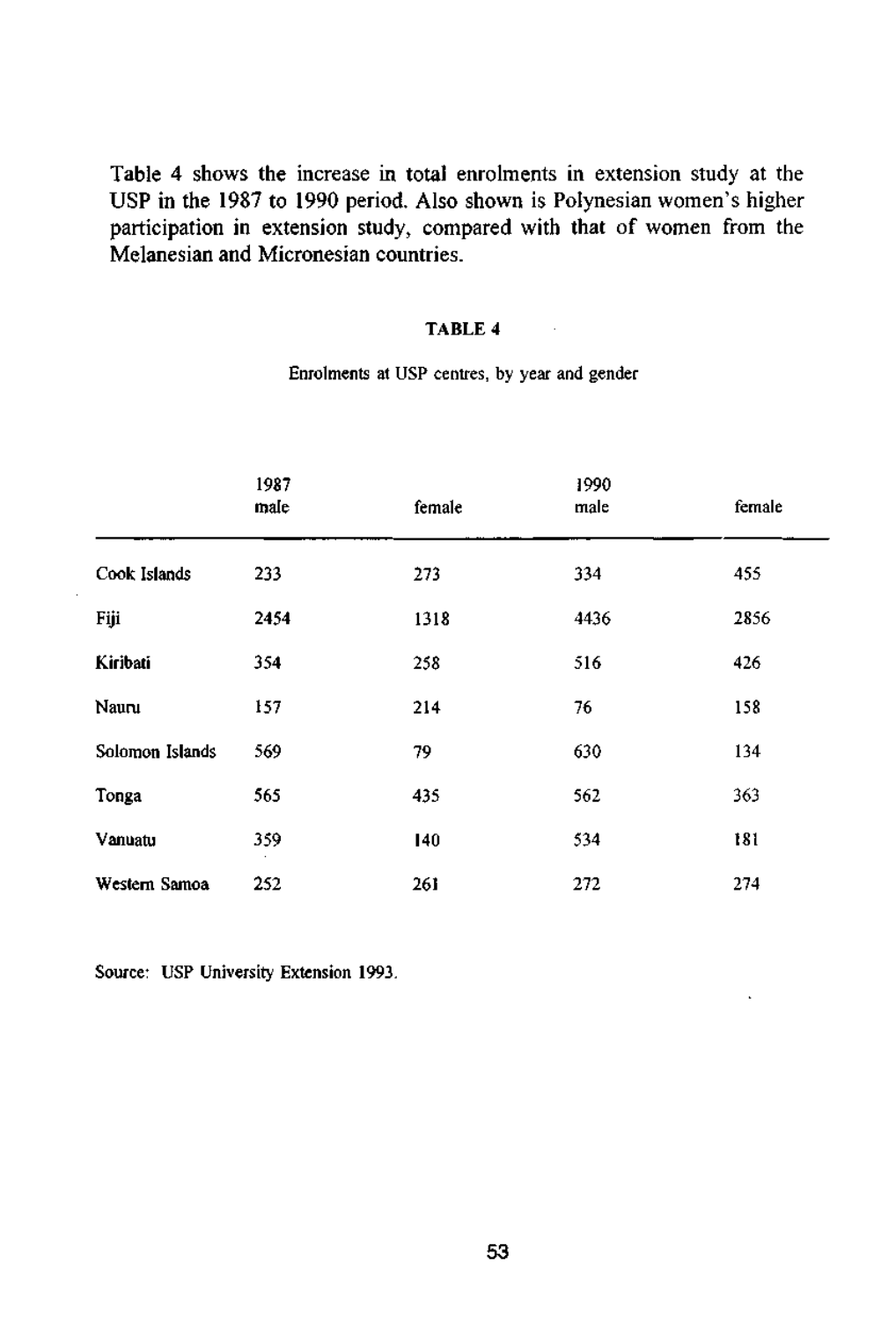The question of who studies by extension is related to finance and questions of equity once more. For example, when the Western Samoan Government stopped refunding the fees of civil servants who passed the extension courses in the mid 1980's, there was an immediate reduction in enrolments.

I draw attention to three ways in which the USP is addressing the issue of outreach and accessibility of its distance education programmes. The first relates to entry. Whereas strict regulations mark entry into USP credit courses, entry into continuing education courses is open. For a number of years now, the university has offered a Certificate in Pre-School Education through the Continuing Education section of Extension, and a certificated programme for nutrition educators will be offered within the next two years. As a result of these moves, students who do not meet the university entry requirements have been able to gain a recognised qualification. A second measure relates to rural access to distance education. In response to local demand, the USP has established a Vanuatu sub-centre on Santo Island. This sub-centre is fully staffed and resourced, with library and other facilities, and is providing an excellent community resource for Santo residents, while at the same time complementing the work of the Vila Centre. The Western Samoa Centre (based in Apia) is currently exploring whether to establish a second centre on Savaii Island. Thirdly, agriculture is being offered by extension mode for the first time this year by the university. This move has required extensive negotiations with local school and extension staff regarding practical work and assessment of this. This step marks an important new direction in extension courses.

### Conclusion

Distance study caters well for those who can afford the fees, who have the time to study, and who have the skills needed to follow an individualised learning programme, whether this be through print or other media. As outlined, the wider need in the Pacific at the moment is for increased access to functional literacy and numeracy programmes, by a group who may not be able to pay fees, who may have time constraints, or who may need and prefer a face to face group learning experience. The challenge in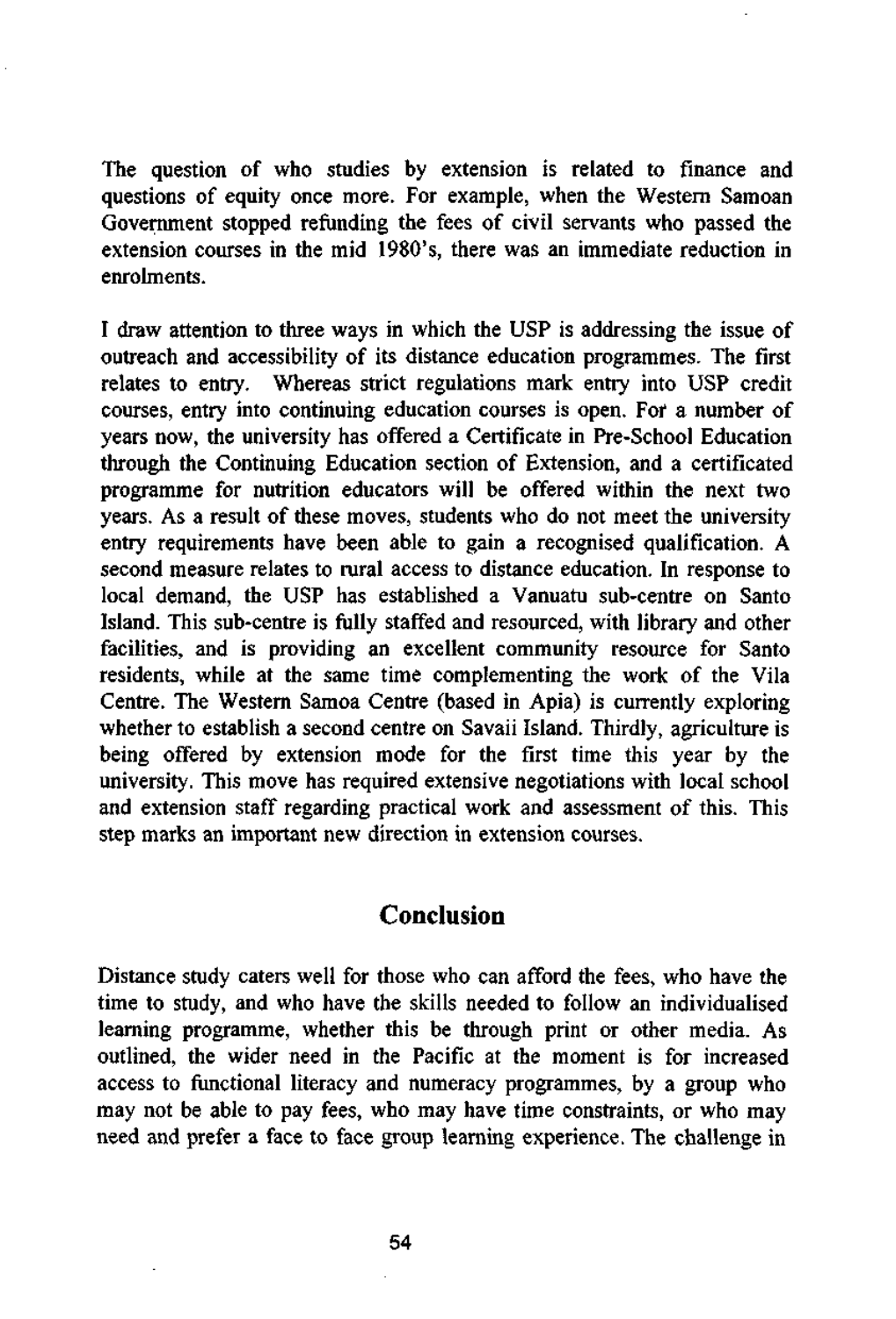the Pacific is to find the right 'mix' between formal, non-formal and informal learning modes and to utilise the new technologies being developed in distance education to serve these needs.

I conclude with some comments by Dukes (1985) which sum up challenges facing Pacific nations today. Dukes proposes that whereas in developed nations the impetus for adult eduction comes from two major directions the liberal and individualist position 'that education is an end in itself (self development, leisure and richer personal living) and from the utilitarian viewpoint (that the rate of change in modern society has been so rapid that people must be educated in order to cope with these), in developing nations, adult education is perceived to be a means of reducing poverty, confronting nations' inequity and contributing to social change. Dukes lists three programme priorities for developing nations today:

Literacy, usually of a functional kind for development...Practical skills and knowledge for production, whether in a cash economy or , for self-reliance of local communities... To these two may be added various forms of post-literacy and basic (school equivalency) education through to vocationally-oriented training at different levels to meet economic development needs... The third major category comprises adult education for active (and maybe equal, or maybe responsible) participation in society.

He adds that this does not mean that individual motivation and learning are not important, but that in developing nations the purposes of education are collective, for the development of the group or district, nation or society, through enhanced knowledge and skills, and changed attitudes of its members (Dukes 1985:4).